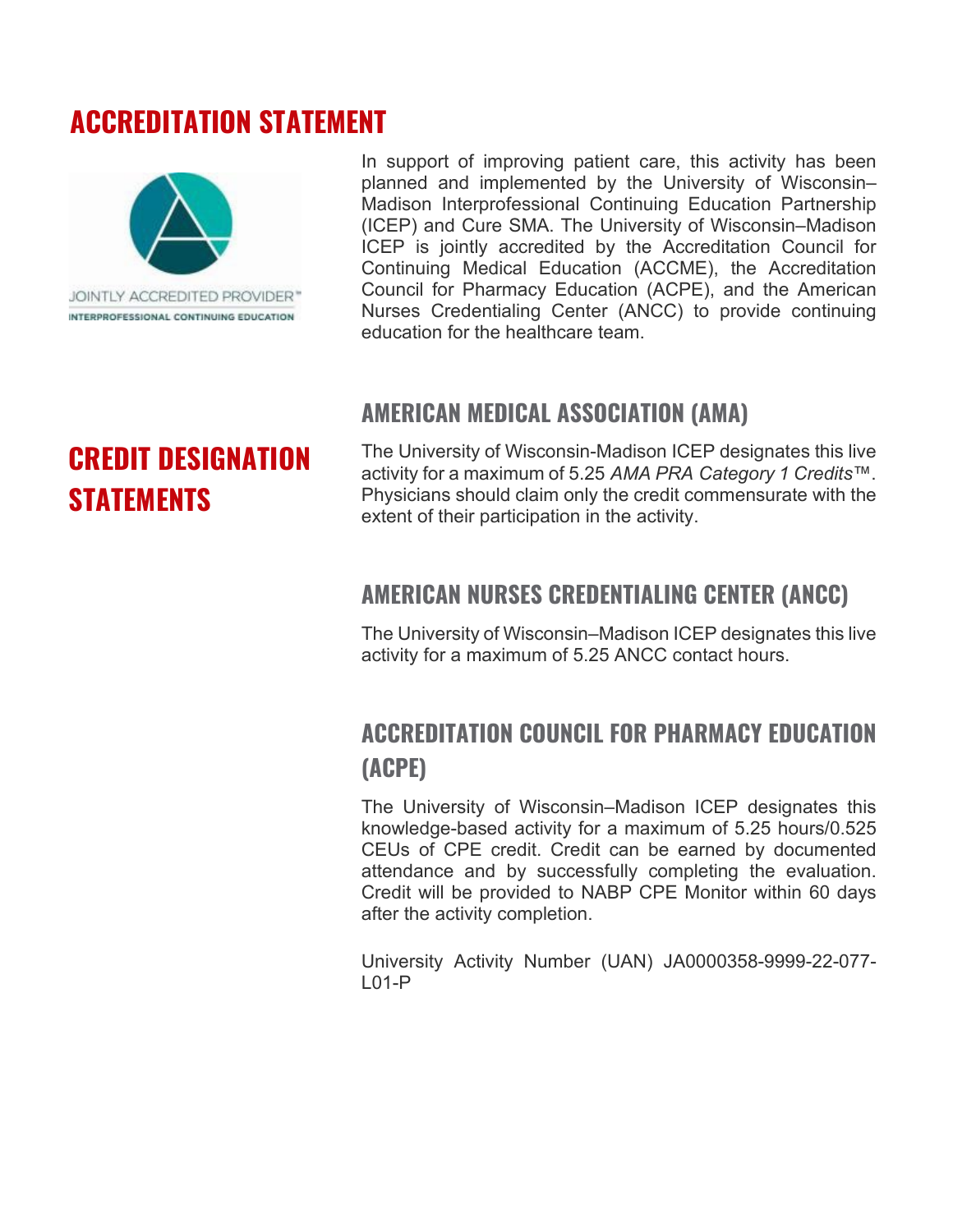



Continuing Education (CE) credits for psychologists are provided through the co-sponsorship of the American Psychological Association (APA) Office of Continuing Education in Psychology (CEP). The APA CEP Office maintains responsibility for the content of the programs.

#### **PARTIAL CREDIT WILL NOT BE AWARDED; IN ORDER TO CLAIM CREDIT, ATTENDANCE AT THE ENTIRE PROGRAM IS REQUIRED.**

# **ASWB APPROVED CONTINUING EDUCATION (ACE) SOCIAL WORK CREDIT**

As a Jointly Accredited Organization, the University of Wisconsin–Madison ICEP is approved to offer social work continuing education by the Association of Social Work Boards (ASWB) Approved Continuing Education (ACE) program. Organizations, not individual courses, are approved under this program. State and provincial regulatory boards have the final authority to determine whether an individual course may be accepted for continuing education credit. The University of Wisconsin–Madison ICEP maintains responsibility for this course. Social workers completing this course receive 5.25 live continuing education credits.

### **WISCONSIN PHYSICAL THERAPY ASSOCIATION (WPTA)**

This activity has been approved by the APTA Wisconsin for 5.25 credits (Approval Number 18733). *In order to claim credit, you have to attend at least 80% of the conference. The minimum number of credits you can claim is 4.25.*

## **WISCONSIN OCCUPATIONAL THERAPY ASSOCIATION (WOTA)**

This activity has been approved by WOTA for 5.25 credits.